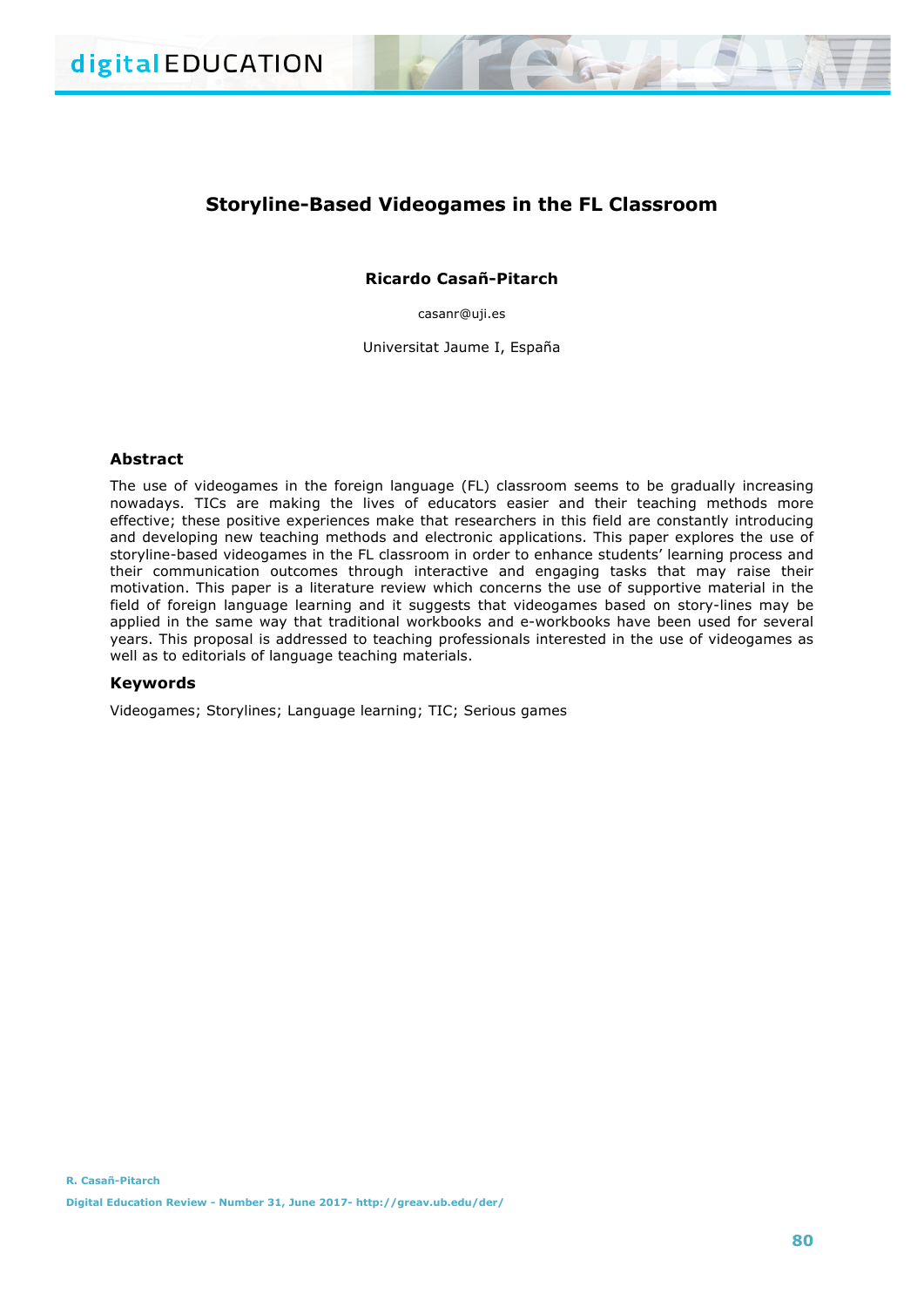### **I. Introduction**

The end of the XX century and the beginning of the XXI will probably be remembered in a near future as the transition period between the paper and the digital eras. During these twenty five years, almost all the paper-like material has been transferred to digital format. The field of education has witnessed how coursebooks and workbooks have evolved to e-coursebooks and eworkbooks, which are more accessible, cheaper, portable, easy to store, contain audio and video and are also environment-friendly. This revolutionary process of digitalization has brought in use newer possibilities and applications, whereas some traditional ideas of education have consequently changed a great deal during this relatively short period. One of these newer application and functions is the application of serious videogames. Different authors consider them a valuable resource for educational purposes and some have recommended their use in the classroom or out of it as a way of reinforcing the acquisition of both content and language (Cornillie, Thorne & Desmet, 2012; Gee, 2005; Peterson, 2010; Reinders, 2012). This paper introduces a bibliographical review on the use of videogames in the field of foreign language learning and suggests that longitudinal gamified teaching materials based on storylines and played through tailored-designed videogames can raise students' interest and motivation in foreign language learning.

#### **II. State of the Art**

The use of teaching workbooks in the subject of foreign languages was widely spread during the XX century and they have continued being in use at all educational levels in the present despite their format has often been digitalized. Regardless of their format, workbooks are used with the aim of providing students with further activities and exercises. This extra practice can be done in class during the school sessions or at home as part of their homework. In any of these contexts, the use of workbooks corresponds to the *processing stage* in which, according to Krashen (1982), students organize, store, and assimilate the input received. This stage was also known as the silent period in which students concentrate and practice repetitively in order to acquire the new information (Krashen, 1977). In this sense, it is noticeable that technology has enhanced education by increasing the amount of opportunities to practice at home through digital materials which include media resources. Thus, the benefits of educational e-coursebooks and e-workbooks can be measured and acknowledged in terms of quality and quantity.

This quantitative and qualitative development of e-materials also needs to be studied in terms of students' motivation: *are students more motivated with e-books than with traditional ones*? Picton (2014) showed that 49% of the participants in her research (students aged 5-15) felt that e-books would have a positive effect on their motivation, being these results considered neutral. Similarly, Woody, Daniel & Baker (2010) did not identify significant differences regarding an increase of motivation towards the use of electronic books with students at this age; in fact most of their interviewees preferred paper books. Thus, it seems that if books and e-books are compared in terms of students' preference there are no significant results in favor of one of these two possibilities. This may concern the fact that what some older students may find motivating due to its novel nature, younger students probably might see it as part of their daily lives. It should be noticed that newer generations are considered digital natives and consequently their digital competence is by virtue of their being born around technology (Zur, 2012); thus they do not perceive the same impact on their use as digital immigrants do when they encounter new forms of technology (Prensky, 2001). In addition to this fact, repetitive drills can sometimes become boring

**R. Casañ-Pitarch Digital Education Review - Number 31, June 2017- http://greav.ub.edu/der/**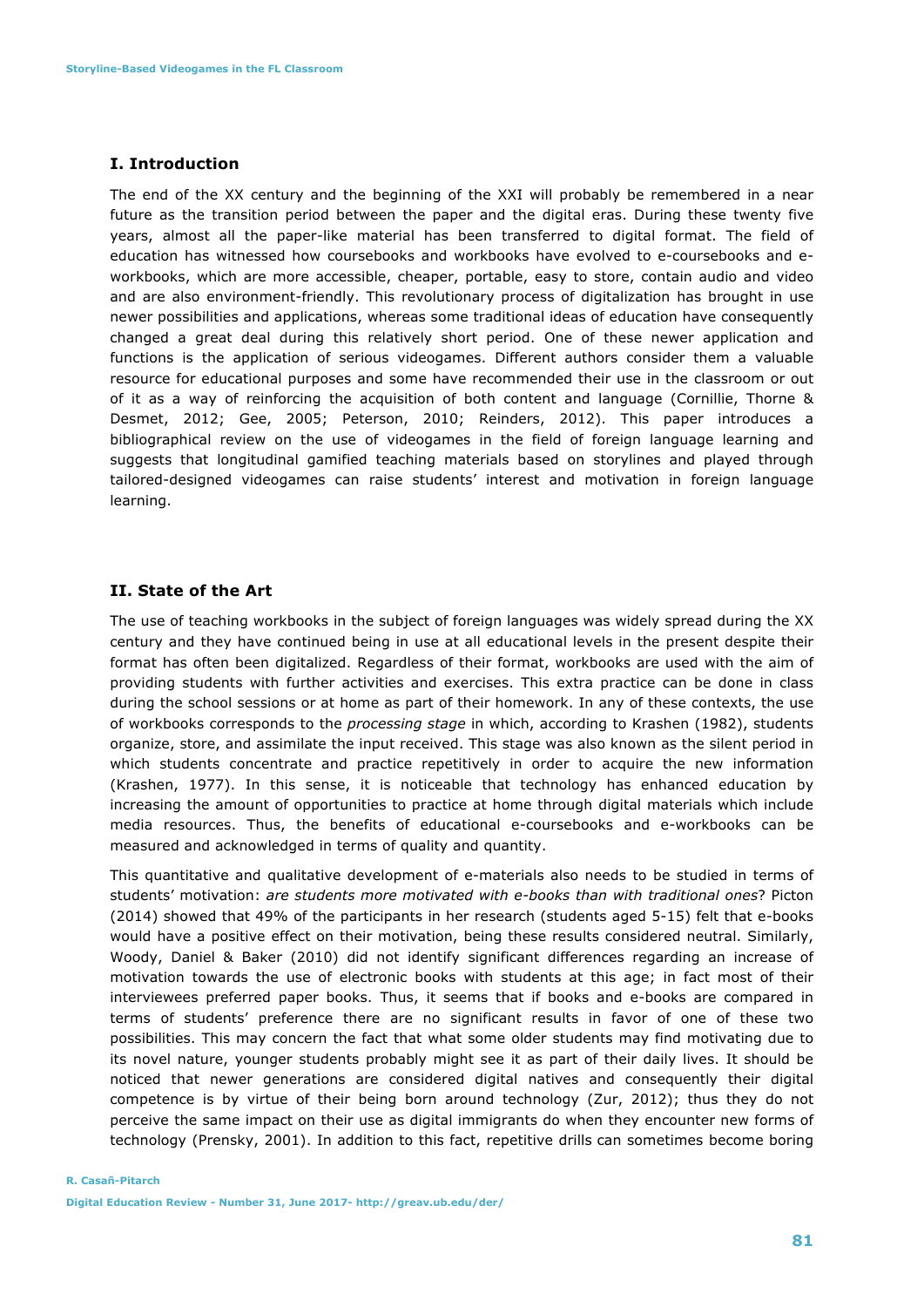and demotivating for learners regardless of their format, being this connected to the quantity and quality of the activities and also to the complexity and challenge they mean to each individual (Beatty, 2013).

One of the possibilities offered by e-workbooks is the increase of interaction; this may involve the use of videos, listening with tape scripts, speech practice, and other interactive activities and games (Mozejko & Krajka, 2011). However, the studies introduced above and similar ones (Beetham & Sharpe, 2013; Escobar, 2016; Simpson, 2015) suggest no significant gaps between one and the other format. It seems that the use of technology does not directly imply a remarkable increase of students' motivation. This fact might be related to the lack of playability which favors that students feel they are gaming while learning. In this sense, serious videogames may introduce this entertaining feature in the learning process (Oliveira, Correia, Merrelho, Marques, Pereira & Cardoso, 2009; González-González & Blanco-Izquierdo, 2012). As it has been explained above, eworkbooks can also offer games, but most of them are presented in isolation and without a clear linear interconnection and a solid plot. This fact makes us consider that e-workbooks along a longitudinal interactive storyline may engage students in their learning process as non-educational videogames do.

### **III. Story-Lines to Motivate Foreign Language Learners**

Teachers and editorials of teaching materials aim at engaging students to learn, motivating them to raise their interest and consequently to take the necessary efforts to study. There are different ways of motivating students and making them do their best during their learning process; however, the purpose of most educators is that this could be a pleasant and entertaining process (Soler-Pardo, 2014). This paper suggests that stories are fundamental to engage individuals in their learning process. Story-lines raise interest and curiosity within their audience as it happens when reading books, watching films, theatre plays, or any other spectacles as well as when playing with videogames (Novak, Johnson, Tenenbaum & Shute, 2016; Robin & McNeil, 2012). Higgins & Scholer (2009) suggested that engagement involves a motivational force of attraction to do something. In this sense, this educational engagement is related to experiencing and being connected to something (Calder and Malthouse, 2008). Some research has suggested that children should spend most of their time playing and experiencing life; in this sense homework could be considered harmful since it restricts children's playing time (Winslade, 2015). Children use their own language when they play as well as their own rules and values and this helps them develop their own identities; then they develop skills for cooperating, helping, sharing, and problem-solving (Casey, 2010). If children play, they also develop better organization skills and this is associated with better physical and mental health as well as to autonomy and creative thinking (Badura, Geckova, Sigmundova, van Dijk & Reijneveld, 2015). On the other hand, other researchers justify that homework is an essential tool that provides students with the opportunity to process and interiorize the input received during their lessons, to construct and reinforce their new knowledge and to set their cognitive basis for production or output (Battle-Bailey, 2004; Galyon, Voils, Blondin & Williams, 2015; Strother, 1984).

In this sense, there should be a third via which may offer playing, entertainment and motivation through homework. Most children do not see school as something entertaining as most adults do not find their jobs as something funny that they want to continue doing during their free time; instead both school and working are often seen as daily obligations. During their free time, both children and adults prefer watching films at home or at the cinema, relaxing while reading a book, playing games with family and friends. According to Gallego, Satorre, and Llorens (2006), the key

**Digital Education Review - Number 31, June 2017- http://greav.ub.edu/der/**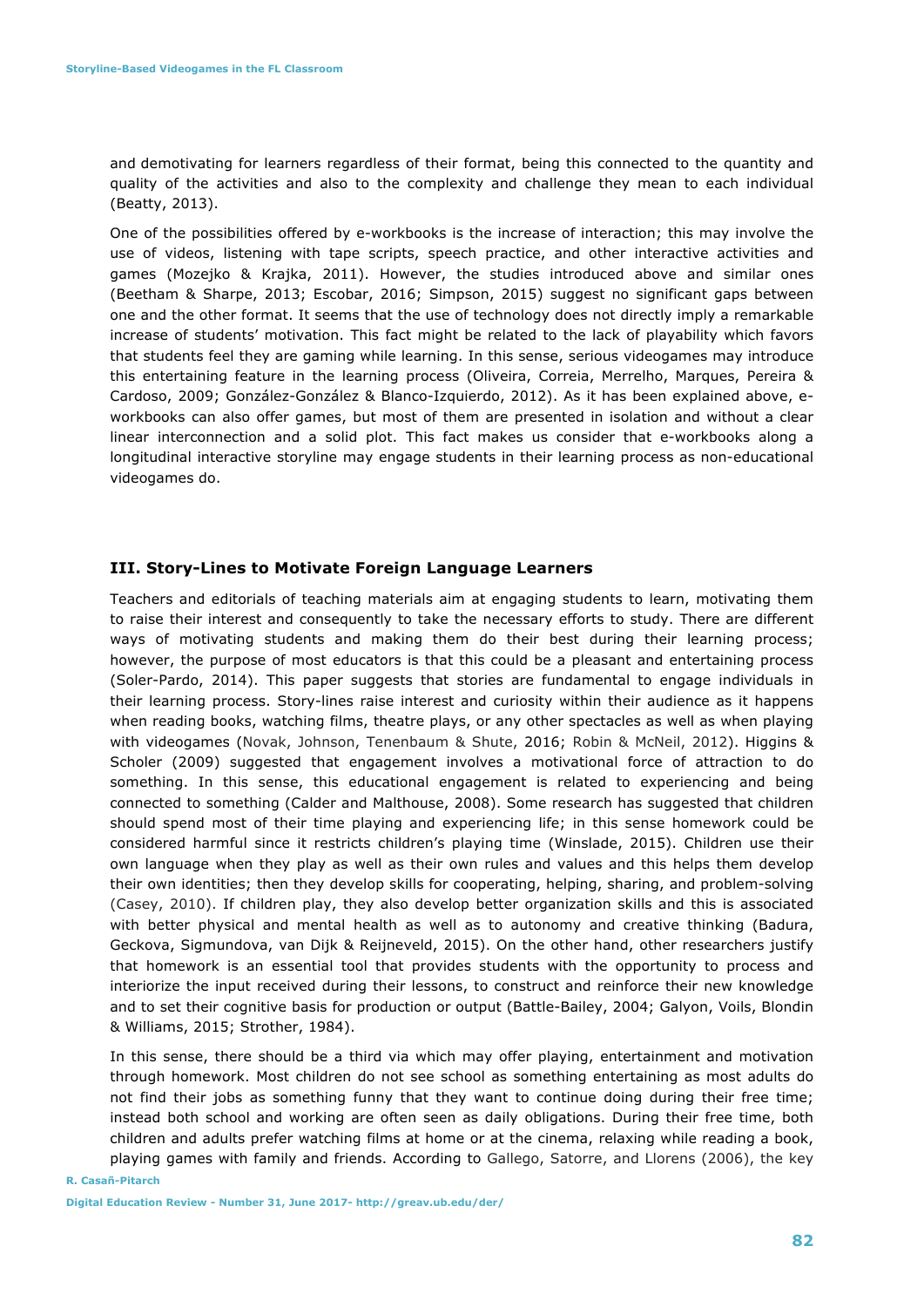to engage students with learning is that funny things remain longer in memory. This means that the combination of learning and playing would result in a positive memorable experience with no restrictions neither to pleasure nor to gain and reinforce new knowledge. Thus, this paper reviews if it is possible to learn languages while doing pleasant and entertaining activities during their spare time through videogames based on storylines.

Films, books, and theatre plays are great sources for language learning (Bahrani & Soltani, 2012; Gill, 2008; Justice & Kaderavek, 2002; Sundqvist & Sylvén, 2014); they tell a story and the audience is expectant to see the development of their plot. Throughout stories, the audience is voluntarily paying attention to a series of contents told by narrators or performed by actors; they share feelings and emotions and at the end they get their own conclusions. The audience is somehow involved in a narrative transportation (Baek and Morimoto, 2012). Green and Brock (2000) defined narrative transportation as a convergent process in which the individuals' mental system becomes focused on events happening in a series of facts and they are part of a story. Furthermore, the audience is absorbed into the narrative and lives the story from the inside, resulting in experience (Kim, Lloyd & Cervellon, 2016). In addition to this, Van Laer, de Ruyter, Visconti and Wetzels (2014:80) state that narrative transportation can "cause affective and cognitive responses, beliefs, and attitude and intentional changes".

As it can be observed, the use of films, books, and theatre plays in foreign language teaching environments has been quite common in the last decades and it has brought several benefits to language learning. However, neither films nor books imply interaction with the audience; they do not take direct roles and their decisions or thoughts do not interfere in the development of the story. This means that the members of the audience in books and films are only mere spectators rather than direct participants. This sense of interaction and experiencing is something that videogames can incorporate to foreign language teaching.

### **IV. Serious Videogames in the Foreign Language Classroom**

The use of videogames is a real pedagogical possibility that was started during the end of the XX century (see for example Gagnon, 1985; Malone, 1981; Silvern, 1986) and they have increasingly been used during the XXI. When videogames are used for real educational purposes, they can be classified as serious. In this sense, it shall be noticed that any videogame can be educational; in fact all the videogames are teaching either voluntarily or involuntarily something regardless of their genre, nature, content and method. In the same way, books and films are also teaching despite they do not focus on educational purposes. Among other definitions, Susi, Johannesson and Backlund (2007:1) stated that serious games are "digital games used for purposes other than mere entertainment"; these purposes can be aimed at training, advertising, simulating, or educating through computers or videogame consoles. As result, videogames help the player develop different skills and they also offer the possibility to experience situations that are unlikely to perform in the real life for safety, time, and cost among other reasons (Squire & Jenkins, 2003; Susi et al., 2007). Thus, those videogames which are actually designed on purpose for educational aims are considered serious videogames if they contain a series of characteristics. Malone (1981) suggested that videogames are serious when they have a series of characteristics:

- Clear meaningful goals for the students,
- Students' feedback on progress through structured goals and scoring,
- Adjustable difficulty levels to the learners' skills,
- Random elements of surprise, and

**R. Casañ-Pitarch Digital Education Review - Number 31, June 2017- http://greav.ub.edu/der/**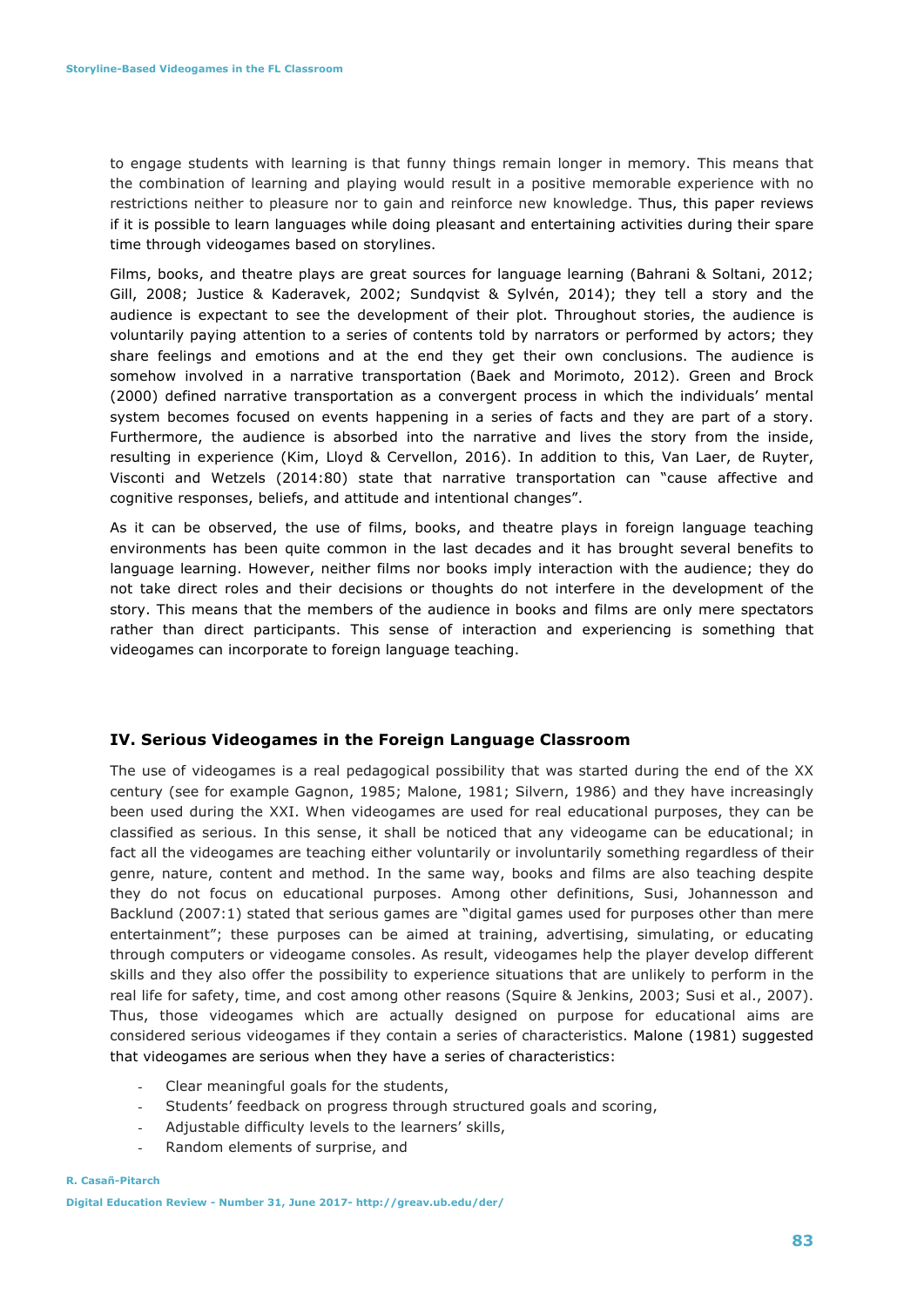- An emotionally appealing fantasy and metaphor that is related to game skills.

One of the main features that make the use of videogames in the FL classroom outstanding is that they are played. In this sense, the fact that learning is realized through playing makes that this process becomes engaging and motivating at the same time. Thus, if the students want to play they will be learning. As it has been previously stated, one of the main concerns of education is motivation; students only take efforts to learn if they are either intrinsically or extrinsically motivated to do so. The use of videogames can be motivating due to the fact that they can be a pleasant and entertaining learning process. As explained by Winslade (2005), children should spend most of their time playing and videogames are a way of experiencing situations based on real life that may sound useful attractive and useful for their development.

Another factor that needs to be considered in videogame design is engagement. This is a part of students' motivation to play and consequently learn; but in this case engagement refers to the need to make videogames addictive. There are different elements that may make a videogame engaging; among other ones, stories and competition are fundamental. As it has been previously explained, stories raise interest and curiosity within the audience as it happens when reading books, watching films, or theatre plays, among others. Similarly, competitiveness plays a key role; Martinez & Buxarrais (1999) suggested that competition in the classroom can be very positive when students try to fulfill their learning objectives promoting individual as well as group efforts. As result, these efforts to win a competition are what make the students remain motivated and engaged in completing the activity while playing and consequently learning. This engagement to play the videogame is what keeps the learners motivated to complete their homework and with a desire of continuously doing so.

Classic and contemporary authors have suggested that the best learning is based on experience (Gibson & Gibson, 1955; Jarvis, 2009; Plato [in Power, 1991]); Aristotle also explained that "for the things we have to learn before we can do them, we learn by doing them" (Cohen, 2007:102). Unfortunately, experimenting in the classroom tends to be restricted to time and space limitations as well as to participants and other resources (Harmer, 2013); therefore, researchers in the field of education are constantly in need of finding alternative methods and approaches that may overcome these limitations. *'Experimenting'* concerns the need of students to complete tasks while interacting, reflecting, and solving problems. Furthermore, videogames are a way of using and manipulating objects and living virtual experiences that, as it happens in real life practice, students will be learning new concepts and associating them with symbols and also their referents (see figure 1). This semiotic connection represents the triangle of reference introduced by Ogden & Richards (1923) and suggests how linguistic symbols are related to the objects they represent. Thus, videogames can be a clear mirror of reality despite they represent fiction or unreal worlds (Galloway, 2004). These virtual platforms increase the time of exposure to the language and contents and consequently students receive further input and more opportunities for practicing language forms (Figueroa-Flores, 2015; Roediger & Karpicke, 2006). As result, serious videogames can offer students a great support in FL learning through the completion of challenging problemsolving tasks in any given context (Barr, 2013).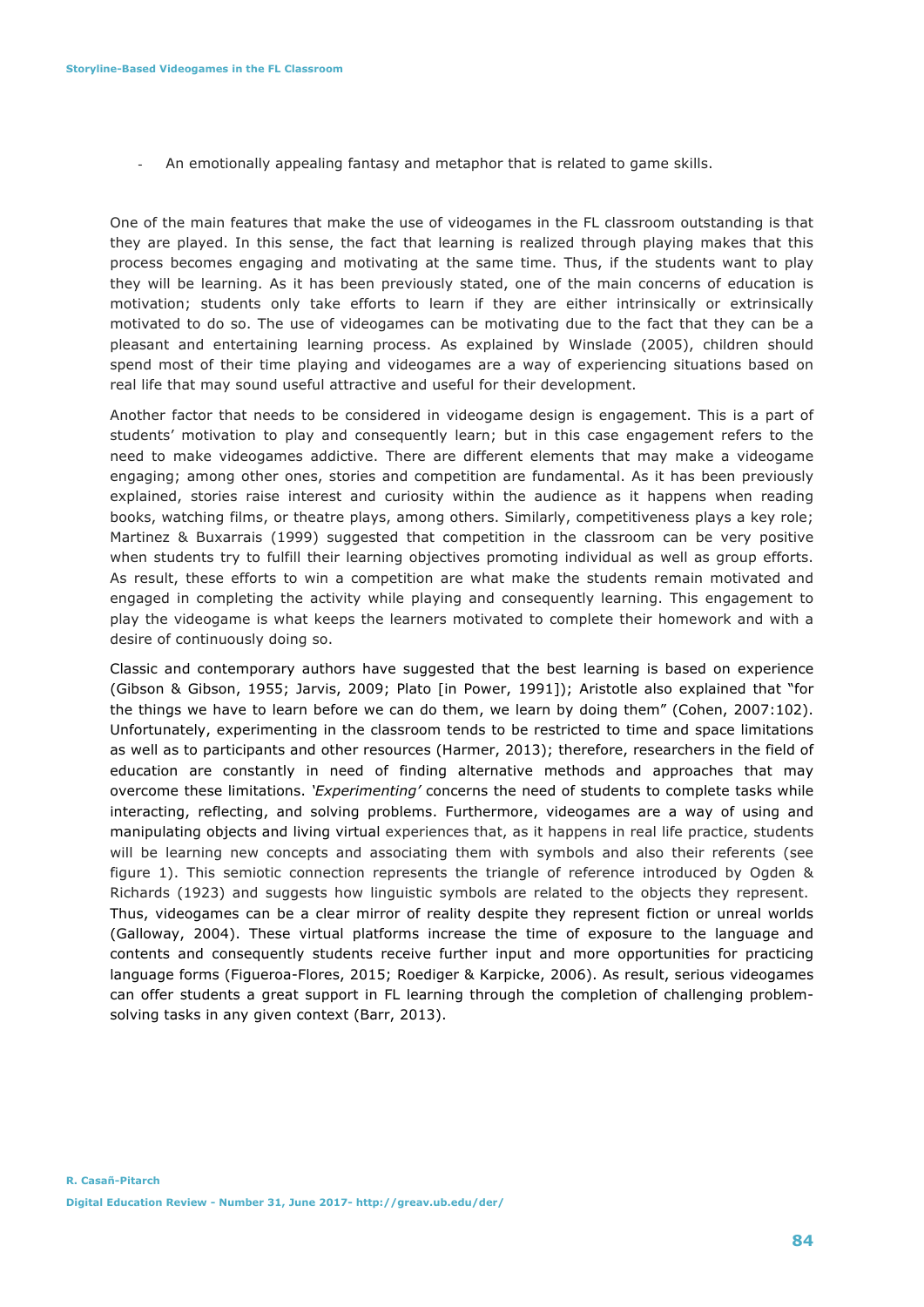

Figure 1. Triangle of Reference (Ogden & Richards, 1923).

In addition to these definitions, Susi et al. (2007) established a distinction between serious and entertainment games. In this sense, serious games focus on solving problems rather than providing rich experiences; however, it shall be noticed that the more entertaining the game is, the more interest students will show. Besides, the learning elements should be clearly identified and integrated into the gaming process; it is necessary to clarify what they intend to teach and then the game can be designed according to the learning elements targeted. Another feature of serious games is that randomness may sound inappropriate for the player-learner, they should respond to conscious decisions rather than actions completed by chance. At last, regarding communication, the language in serious games should represent natural language rather than perfect communication. The player should be involved in a world with speakers who speak different registers of language. The following table summarizes the main differences between serious and entertaining games.

|                          | <b>Serious Games</b>                              | <b>Entertainment Games</b>      |
|--------------------------|---------------------------------------------------|---------------------------------|
| Task vs. rich experience | Problem solving in focus                          | Rich experiences preferred      |
| <b>Focus</b>             | Important elements of learning                    | To have fun                     |
| <b>Simulations</b>       | Assumptions necessary for<br>workable simulations | Simplified simulation processes |
| Communication            | Should reflect natural (i.e.,<br>non-perfect)     | Communication is often perfect  |

Table 1. Difference between serious and entertainment games (Susi et al., 2007).

As it can be observed in this section, there are a series of characteristics that are related to teach both qualitative and quantitative contents but also to entertain students. Videogames necessarily need to be associated with entertaining; otherwise, they are not videogames (Griffiths, 2002). This factor motivates students to play and to continue learning (Dondlinger, 2007). In education, fostering motivation among students shall increase their efforts to complete the task and promote their enjoyment during the learning time (Gros, 2009). However, not all the videogames are the same; they can be classified into different genres, and these lists of categories tend to vary among different authors (see Adams, 2013; Nowak, 2011; Rollings & Adams, 2003). Adams (2013) introduced nine categories: action, action-adventure, adventure, massive multiple-player online (MMO), role-playing, simulation, strategy, vehicle simulation, and miscellaneous genres. Each of these genres contains noticeable differences in the way of playing; thus depending on the educational purposes and field of knowledge, some genres may be more suitable than others. This means that there is a wide range of possibilities to teach different contents and subjects; if the editorials of didactic materials considered the possibility of using videogames as a complement for

**Digital Education Review - Number 31, June 2017- http://greav.ub.edu/der/**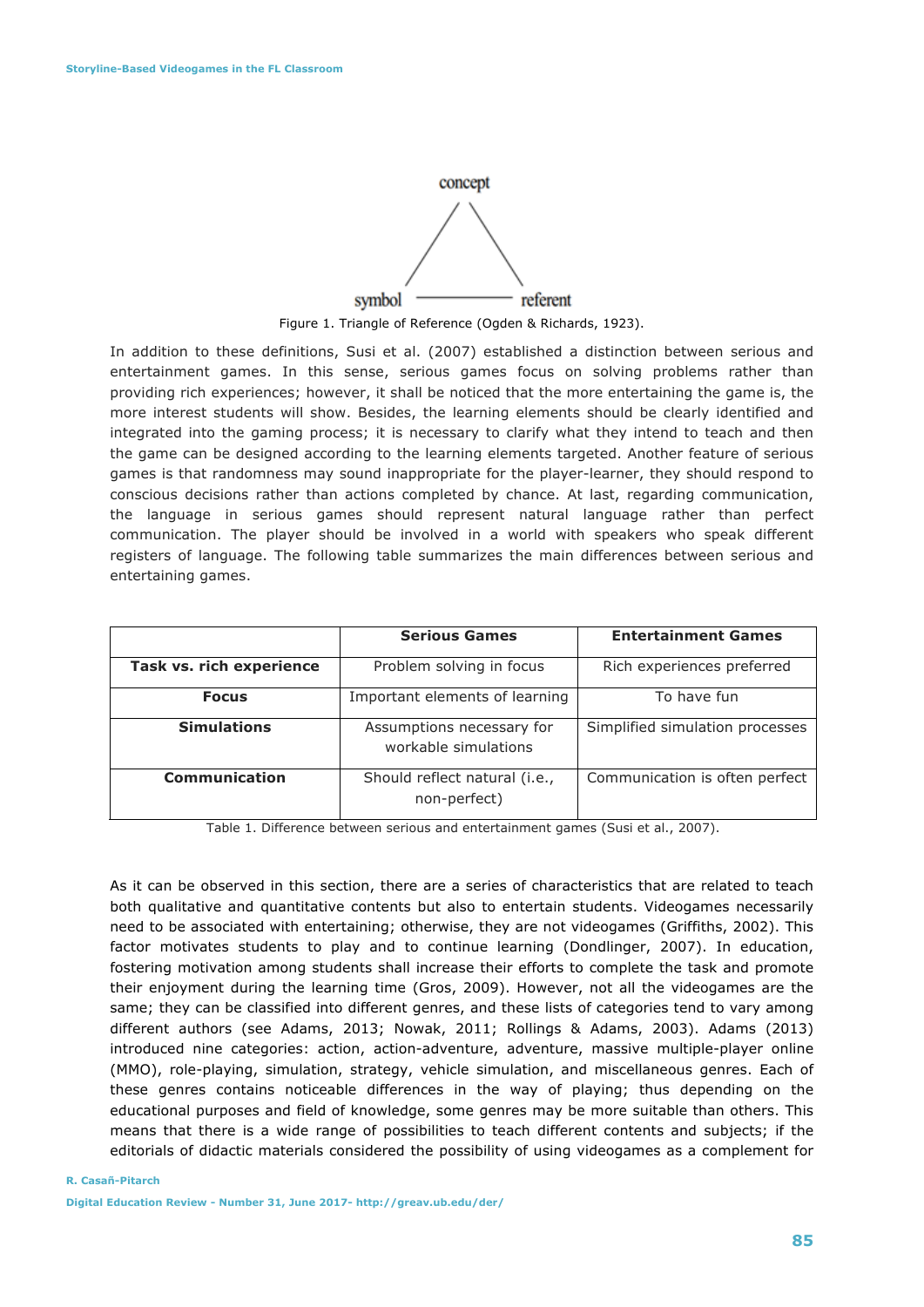their coursebooks, they could use different genres based on and designed according to the customer demands, interests and needs.

### **V. Integrating Language Teaching and Videogames based on Storylines**

Having considered the state of the art, the effects of storylines in foreign language teaching, and the characteristics of serious videogames, these ideas could be combined to develop tailored serious videogames based on storylines that give support to teaching foreign languages as workbooks and e-workbooks have been doing until the present moment. The use of videogames is recently new in the field of foreign language teaching but there have already been some previous experiences since the beginning of the new century (Calvo-Ferrer, 2013; Gallego, Villagrá, Satorre, Compañ, Molina & Llorens Largo, 2014; Mills, 2010). According to Fernandez-Costales (2012: 387), the evolution of videogames has been frantic in the last decades "running in parallel with the progress of new technology and the availability of electronic appliances for the wide audience". Besides, this author adds that their evolution has also involved the use of more complex narrative techniques allowing the introduction of more real-life and engaging plots. These technological and plot development has made that videogames can be interpreted as the reflection of reality and consequently players may experience real life situations.

As it has been explained, the time for language practice in the classroom is sometimes insufficient and teachers need to make students work at their home with additional activities and exercises. Up to now, teachers have used workbooks and e-workbooks to help students processing information and develop language competence with drills and other exercises. This literature review suggests incorporating videogames in foreign language teaching as an additional tool in the students' process of language acquisition. One of the benefits of videogames is that they necessarily need to be associated with entertaining, and students should perceive it as something enjoyable and pleasant rather than negative or related to work or study. As result, the use of videogames based on storylines in the foreign language classroom could be an alternative method to engage students in their learning process.

The basis and principles to integrate teaching contents in videogames have been widely discussed (Dourda, Bratitsis, Griva & Papadopoulou, 2014; Habgood, 2007; Torrente, Moreno-Ger, Martínez-Ortiz & Fernandez-Manjon, 2009). As previously stated, the engagement in a storyline is essential to develop serious videogames as it happens in films or books. However, there are other principles that need to be considered to integrate teaching contents in videogames and continue being engaging and entertaining for the player. This process is known as Gamification (Deterding, Dixon, Khaled & Nacke, 2011; Villalustre-Martínez & Del Moral-Pérez, 2015). Gamification consists in treating a particular process as if it was a game in which participants are players (Gallego, Molina & Llorens, 2014). When designing videogames, scriptwriters and programmers should consider the following characteristics (Prensky, 2001):

- Entertainment gives enjoyment and pleasure.
- Playing gives intense and passionate involvement.
- Rules mean structure.
- Goals give motivation.
- Interaction provides players with doing.
- Game adaptation gives flow.
- Outcomes and feedback give learning.
- Win states gives ego gratification.

#### **R. Casañ-Pitarch**

**Digital Education Review - Number 31, June 2017- http://greav.ub.edu/der/**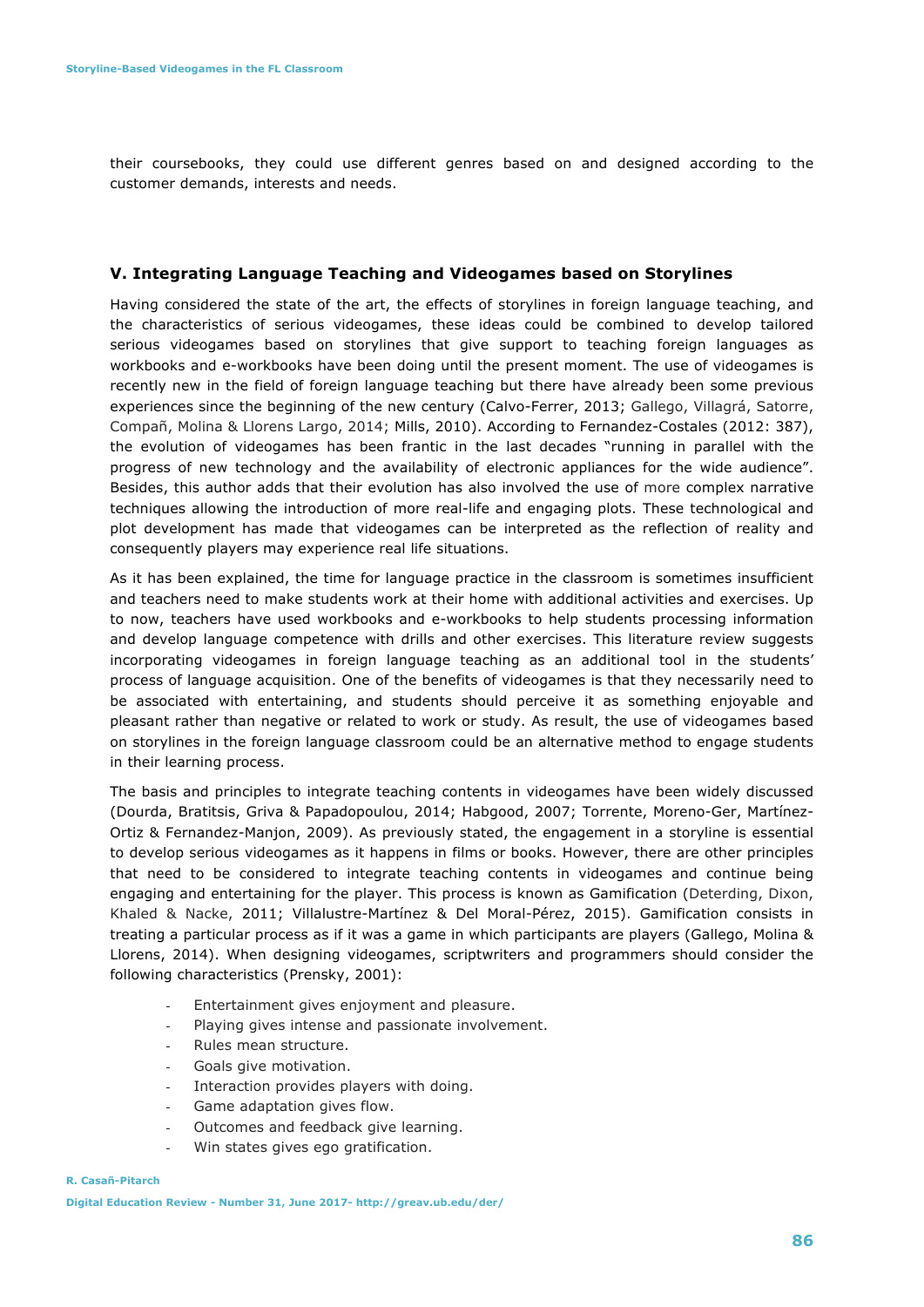- Conflict, competition, challenge, and opposition mean adrenaline.
- Problem solving sparks creativity.
- Interaction means socializing.
- Representation and stories give emotion.

These characteristics seem to be fundamental for the development of serious videogames and most of them involve emotions. Thus, there is a series of feelings and emotions that videogames must transfer to their players. It shall be noticed that players are direct participants in a fictional world; and they need to feel that they have autonomy and power to complete actions and contribute to the development of the story as it happens in real life. Players need to feel that they are important (Mupringa, Nora & Yaw, 2006). In addition to these features, it is also necessary to analyze other characteristics on videogame design. From a technical perspective, Deterding, Dixon, Khaled, & Nacke (2011) suggest that teachers should consider first the teaching and learning purposes and then decide how to play those educational purposes and select the most suitable genre for that purpose. Once these decisions have been taken, the gamification of the teaching content can start. This process is divided into some stages and there are certain aspects that different authors have considered. Robson, Plangger, Kietzmann, McCarthy and Pitt (2015) suggested a model of gamification that contains three items: mechanics, dynamics and emotions (see figure 2).



Figure 2. Processing Gamification (Robson, et al., 2015)

The first item in this model concerns mechanics; it represents the objectives, rules, setting, context, interactions, and boundaries within the game. Mechanics can also be divided into three categories. Firstly, setup mechanics determines where it is to be played, what objects are needed for it, and how these are to be distributed. Secondly, rule mechanics shape the goals of the gamified experience. And thirdly, progression mechanics defines the type of standings and rewards the player receives along the game such as badges, trophies, or winnings, among other ones. The following item in the model is dynamics; it configures the behavior of the players that participate in the experience. It shall be noticed that dynamics can be impacted by observers and spectators. At last, the third item concerns the mental affective states and reactions evoked among individual players.

In addition to the process of gamification introduced by Robson et al. (2015), there are other elements that should be considered when designing serious games. These items provide the necessary educational items in serious videogames; they are engagement, autonomy, mastery and progression and they were introduced by Butler (2016).

• *Engagement:* Learners better get involved with the games if they provide storytelling, narrative and challenge; consequently they connect with the content. This connection to the content is much stronger when the game is set in a world and is clearly connected to

**R. Casañ-Pitarch Digital Education Review - Number 31, June 2017- http://greav.ub.edu/der/**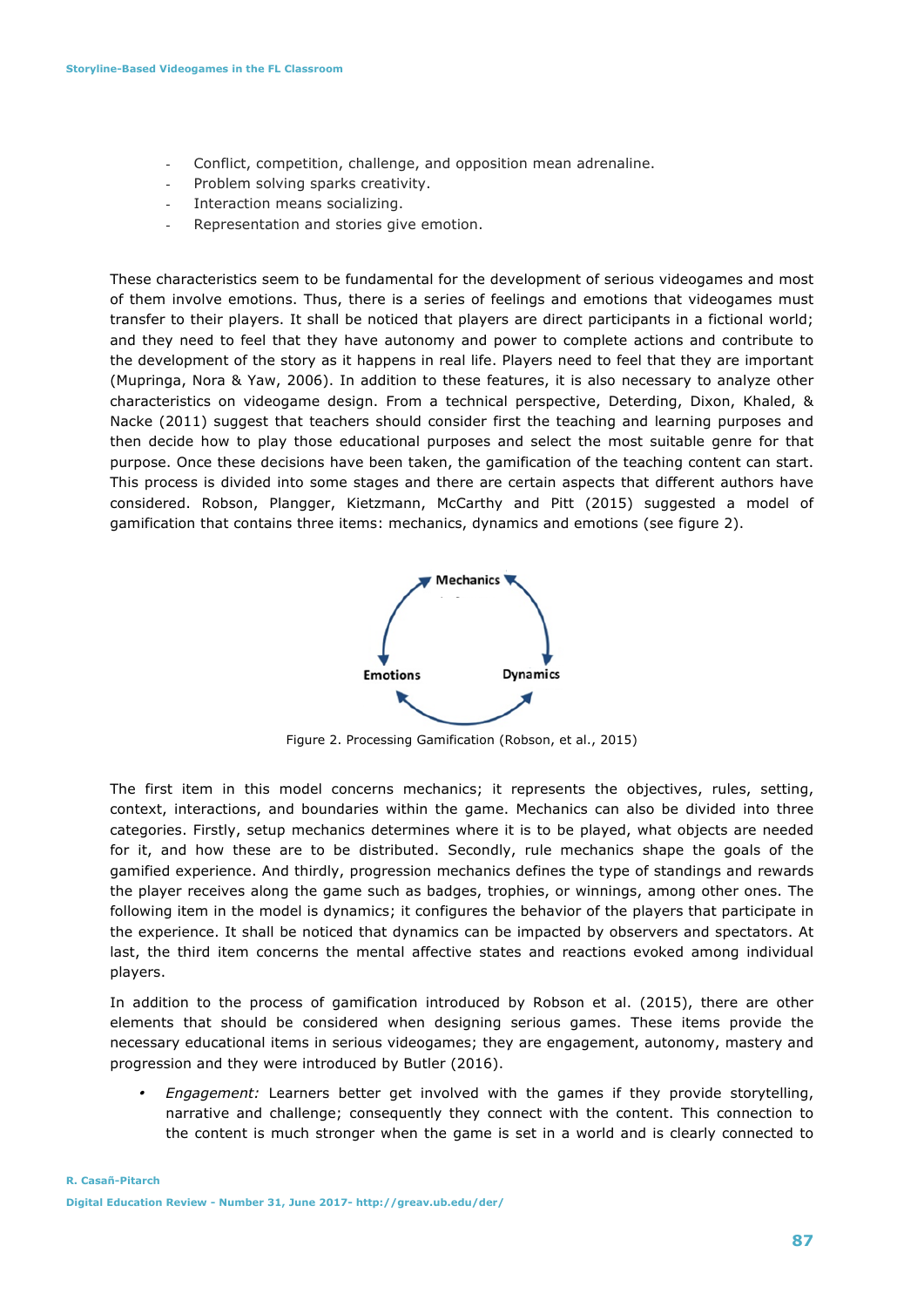learning. In this sense, students get connected emotionally with the outcome of the game, for example when a player is virtually hurt or their company loses money.

- *Autonomy:* Players are the protagonist and they can take control and explore the virtual world at their own pace taking their own decisions. This favors an increase of the immersion level in their learning processes. Besides, players are also involved in a scene of mystery and suspense since they do not know what will happen next.
- *Mastery:* Learners gain mastery in both the game and the target content after repeating tasks and mechanizing actions. In turn, students are motivated with a sense of success and enjoyment after completing challenging levels.
- • *Progression:* Learners can witness their progression through gaining rewards or points, achieving ranks, or unlocking levels among others. This motivates students to continue playing and learning until they win or fulfill the purpose of the game.

In addition to these fundamental features for serious videogames, it shall also be noticed that what it is mainly pretended to develop in this proposal are videogames; thus players expect to find videogames like the ones they buy in stores for over \$60. In this sense, if videogame designers and editorials of teaching materials aim at developing videogames they also need to consider the characteristics of commercial videogames and analyze what make them attractive and engaging to the audience. Then, they must incorporate these features to their products; otherwise, players will not be interested and they will find the proposed serious videogames as something obligatory and not as something fun that they do because they like it. There is no doubt that the art of integrating language and/or content teaching and videogames may be quite a difficult task. There are several items that need to be considered to make videogames worthy to be played and consequently that may entertain, engage, and teach language and contents to their players. In words of Prensky (2001), there are a series of characteristics that determine if a game is good, regardless of the fact of being educational or not, but considering their success in the market.

- Balance: players may feel that the game is challenging but fair, and neither too hard nor too easy at any point.
- *Creative*: they add something original that differs from previous games.
- Focus: the entertainment within the game is identified and the player repetitively receives doses of it.
- *Character*: both the plot and its participants have character; this is what makes the story memorable.
- *Tension*: the players must care about the goal of the game, and this needs certain degree of difficulty to be achieved.
- *Energy*: videogames need to involve movement, momentum and pacing. The game's energy is what keeps people playing.

# **VI. Conclusion**

This paper suggests that serious videogames could be a useful tool that may support foreign language teaching since it increases the time of exposure to the target language and consequently provides students with further practice. Furthermore, the fact of playing a videogame can be motivating for different reasons such as entertainment and pleasure, and consequently engagement. For its players-learners, this may result in doses of addiction to playing and learning. Our proposal in this literature review is based on the use of longitudinal interactive storylines to engage students in their learning processes like films and books do with their audience. The way it can be applied may differ due to the different existing genres and subgenres of videogames; the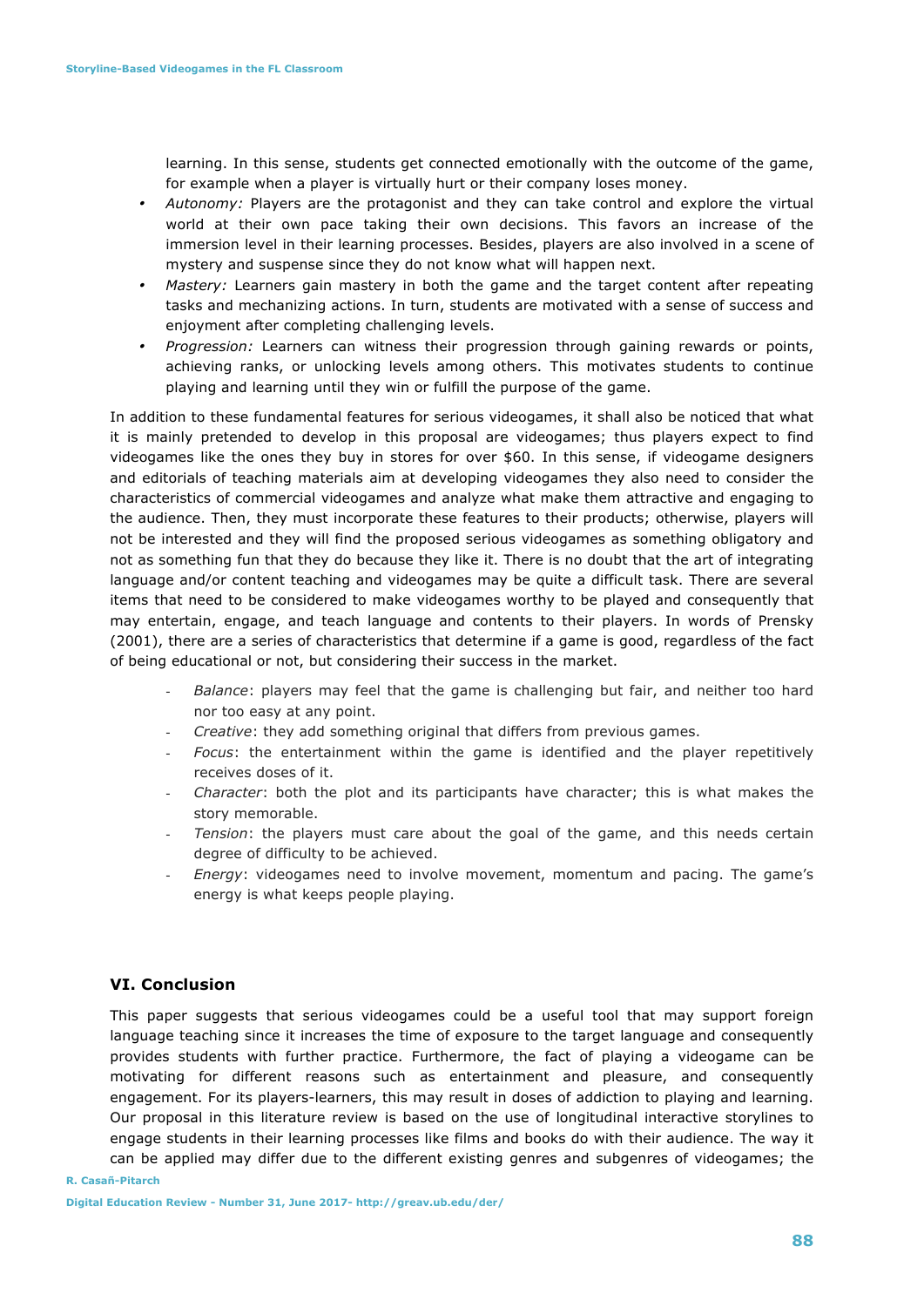decision of using one or another genre depends on the teachers' and learners' demands, interests and needs but they all should teach and provide fun. In this context, learners are players who participate in the development of a particular story, making their experience more memorable. However, as it has been discussed, the integration of language and content learning and videogames can be a complex task. The success of any educational videogame is based on the correct *gamification* of specific language forms and contents as well as on the adequate design of a tailored videogame based on an engaging storyline; and as result this should help players to learn the language and content that is intended to while playing and having fun. In this sense, the collaboration between language teaching experts and videogame developers, and both with notions of gamification, is fundamental for the success of proposal based on the use of videogames for pedagogical purposes.

If this proposal was implemented successfully in the foreign language classroom, gamified contents in tailored videogames based on storylines could improve students' motivation when working with traditional or electronic workbooks at home. This motivation is expected to be achieved by engaging students in the story being told as well as in the game and its subsequent entertainment. As it has been commented, the learning stage on focus in this paper was coined by Krashen (1982) as *the processing stage* in which students organize, store, and assimilate the input received by practicing the new information repetitively. *The input* and *the output stages* could be partially implemented along the videogame, but it is advisable that these stages should be performed in the classroom when the teacher can directly instruct the students and these can make comments on the lessons and clarify possible doubts. On the other hand, it shall also be acknowledged that this proposal would probably be better welcome by those students who like and are good at videogames and are interested in the genre selected. As it may happen with films, music and books, not everyone like the same thing or style.

In future research, this proposal could be further developed towards a more specific type of audience or contents; or it could also focus on content subjects that are addressed to teaching language as it happens in the CBI or CLIL approaches (i.e.: history, natural and social sciences, chemistry). The possibilities of foreign language teaching through videogames seem to be still quite unexplored if they are compared with other research areas, and it is likely that several new pedagogical applications based on the use of videogames will appear in the next few years. In this sense, investment funds and collaboration among experts in videogame design and teaching professionals are fundamental for developing suitable videogames that could be implemented into the different branches of the educational field.

#### **References**

Adams, E. (2013). *Fundamentals of game design*. San Francisco: New Riders.

- Badura, P., Geckova, A. M., Sigmundova, D., van Dijk, J. P. & Reijneveld, S. A. (2015). When children play, they feel better: organized activity participation and health in adolescents. *BMC public health*, 15 (1), 1-8.
- Baek, T. H. & Morimoto, M. (2012). Stay away from me. *Journal of Advertising*, 41 (1), 59-76.
- Bahrani, T. & Soltani, R. (2012). How to utilize films in language learning Classes? *Language in India*, 12 (1), 492-549.
- Barr, M. (2013). Video games in higher education. *6th annual University of Glasgow learning and teaching conference*. Retrieved online from http://eprints.gla.ac.uk/78490/1/78490.pdf.
- Battle-Bailey, L. (2004). Review of research: Interactive homework for increasing parent involvement and student reading achievement. *Childhood Education*, 81 (1), 36-40.

**R. Casañ-Pitarch**

**Digital Education Review - Number 31, June 2017- http://greav.ub.edu/der/**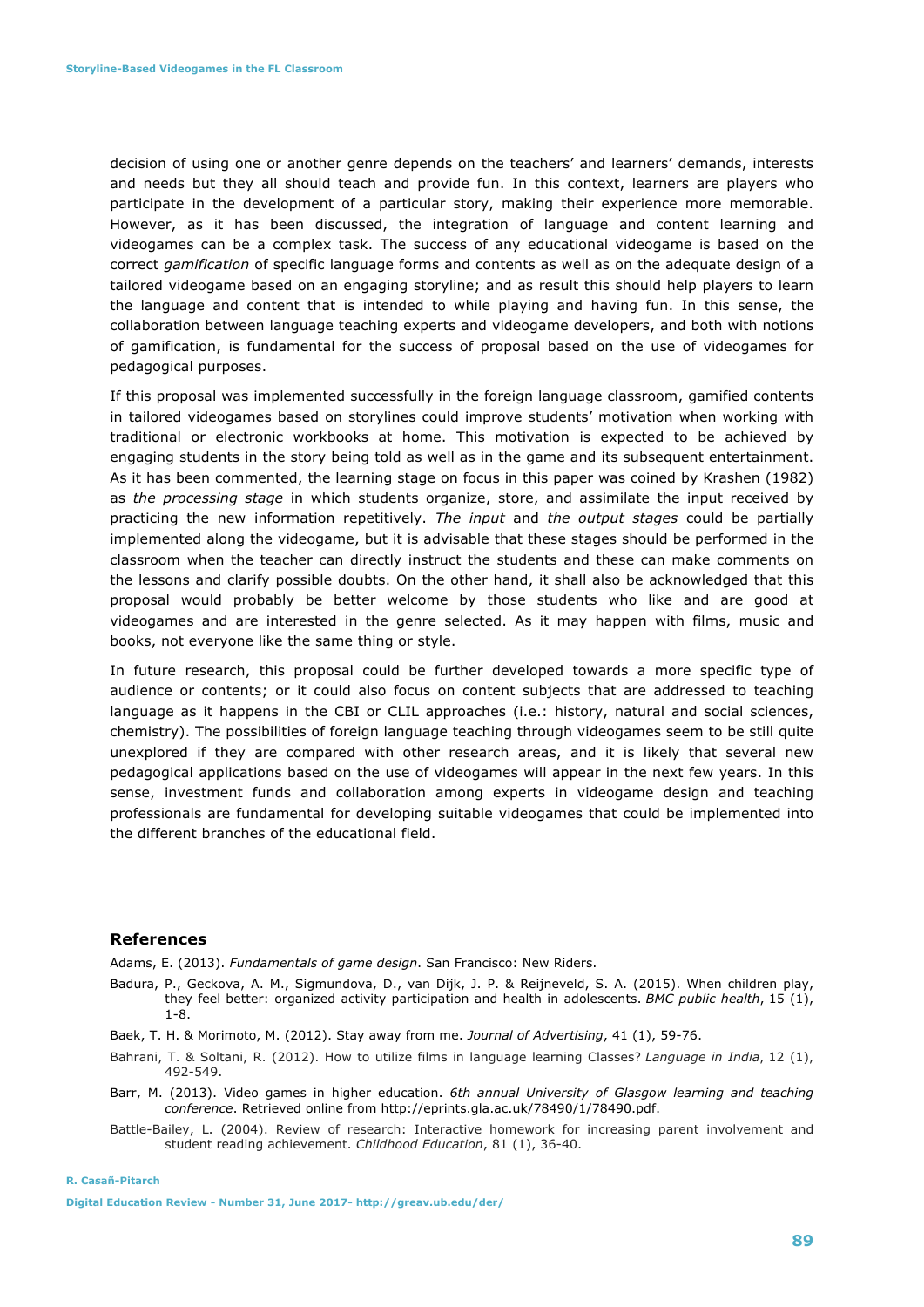Beatty, K. (2013). *Teaching & researching: Computer-assisted language learning*. London: Routledge.

- Beetham, H. & Sharpe, R. (2013). *Rethinking pedagogy for a digital age: Designing for 21st century learning*. London: Routledge.
- Butler, J. (2016). The role of games in digital learning. Elearning Network. Available on http: //www.elearningnetwork.org/ [28/09/2016].
- Calder, B. J. & Malthouse, E. C. (2008). Media engagement and advertising effectiveness. In Kotler, P. and B. J. Calder (Eds.). *Kellogg on Advertising and Media*, 1-36. New York; NY: John Wiley & Sons.
- Calvo-Ferrer, J. R. (2013). *Videojuegos y aprendizaje de segundas lenguas: análisis del videojuego The Conference Interpreter para la mejora de la competencia terminológica*. Alicante: Universidad de Alicante.
- Casey, T. (2010). *Inclusive play: Practical strategies for children from born to eight*. London: Sage.
- Cohen, M. D. (2007). Reading Dewey: Reflections on the study of Routine. *Organization Studies*, 28 (5), 773- 786.
- Cornillie, F., Thorne, S. L. & Desmet, P. (2012). ReCALL special issue: Digital games for language learning: challenges and opportunities. *ReCALL*, 24 (3), 243-256.
- Deterding, S., Dixon, D., Khaled, R. & Nacke, L. (2011). From game design elements to gamefulness: defining gamification. *Proceedings of the 15th international academic MindTrek conference: Envisioning future media environments*, 9-15. New York, NY: ACM.
- Dondlinger, M. J. (2007). Educational video game design: A review of the literature. *Journal of applied educational technology*, 4 (1), 21-31.
- Dourda, K., Bratitsis, T., Griva, E. & Papadopoulou, P. (2014). Content and Language Integrated Learning through an online Game in Primary School: A case study. *The Electronic Journal of e-Learning*, 12 (3), 243-258.
- Escobar, M.A. (2016). L2 English learning and performance through online activities. In E. Martín-Monje, I. Elorza & B. G. Riaza (Eds.), *Technology-enhanced language learning for specialized domains: Practical applications and mobility, 47-57*. Oxon: Routledge.
- Fernandez-Costales, A. (2012). Exploring translation strategies in video game localization. *Monografías de Traducción e Interpretación,* 4 (1), 385-408
- Figueroa-Flores, J. F. (2015). Using Gamification to Enhance Second Language Learning. *Digital Education Review*, 27 (1), 32-54.
- Gagnon, D. (1985). Videogames and spatial skills: An exploratory study. *ECTJ*, 33 (4), 263-275.
- Gallego, F. J., Molina, R. & Llorens, F. (2014). Gamificar una propuesta docente. Diseñando experiencias positivas de aprendizaje. *XX Jornadas sobre la enseñanza universitaria de la informática*, 285-292. Oviedo: Universidad de Oviedo.
- Gallego, F., Satorre, R. & Llorens, F. (2006). Computer Games tell, show, involve… and teach. *Actas del VIII Simposio Internacional de Informática Educativa.* Available at https://www.researchgate.net/profile/Rosana Cuerda/publication/39438042 Computer Games tell s how\_involve\_...\_and\_teach/links/00b495167f14b63bc3000000.pdf [10/05/2016]
- Gallego, F. J., Villagrá, C. J., Satorre, R., Compañ, P., Molina, R. & Llorens Largo, F. (2014). Panorámica: serious games, gamification y mucho más. *ReVisión*, 7 (2), 13-23.
- Galloway, A. R. (2004). Social realism in gaming. *Game Studies*, 4 (1). Retrieved from http://gamestudies.org/0401/galloway  $[02/05/2016]$ .
- Galyon, C. E., Voils, K. L., Blondin, C. A. & Williams, R. L. (2015). The Effect of Randomized Homework Contingencies on College Students' Daily Homework and Unit Exam Performance. *Innovative Higher Education*, 40 (1), 63-77.
- Gee, J. P. (2005). Good video games and good learning. *Phi Kappa Phi Forum*, 85 (2), 33-37.
- Gibson, J. J. & Gibson, E. J. (1955). Perceptual learning: Differentiation or enrichment? Psychological review, 62 (1), 32-41.
- Gill, C. (2008). Motivating English-language learners through drama techniques. The *Journal of INTI International Educational Group*, (Special Issue), 43-51.
- González-González, C. & Blanco-Izquierdo, F. (2012). Designing social videogames for educational uses. *Computers & Education*, 58 (1), 250-262.
- Green, M., & Brock, T. (2000). The role of transportation in the persuasiveness of public narratives. *Journal of personality and social psychology*, 79 (5), 701-721.
- Griffiths, M. (2002). The educational benefits of videogames. *Education and Health*, 20 (3), 47-51.

#### **R. Casañ-Pitarch**

**Digital Education Review - Number 31, June 2017- http://greav.ub.edu/der/**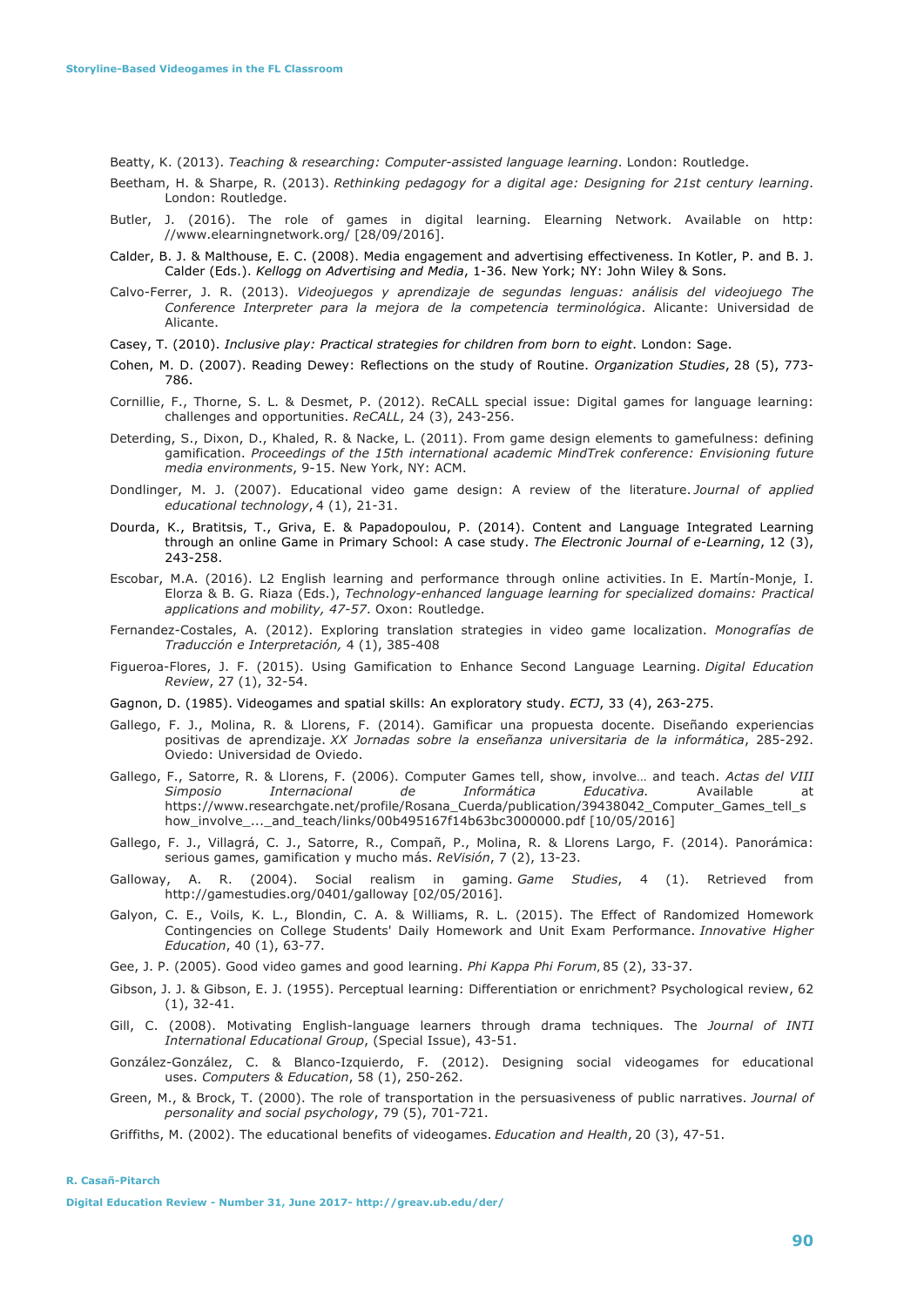- Gros, B. (2009). Certezas e interrogantes acerca del uso de los videojuegos para el aprendizaje. *Comunicación*, 7 (1), 251-264.
- Habgood, M. (2007). *The effective integration of digital games and learning content*. Nottingham: University of Nottingham.
- Harmer, J. (2013). Thinking about language teaching: selected articles 1982–2011. *ELT journal*, 67 (2), 250- 253.
- Higgins, E. & Scholer, A. (2009) Engaging the consumer: The science and art of the value creation process. *Journal of Consumer Psychology*, 19 (2), 100-114.
- Jarvis, P. (2009). Learning from everyday life. In P. Jarvis, *The Routledge international handbook of lifelong learning*, 19-30. London: Routledge.
- Justice, L. M. & Kaderavek, J. (2002). Using shared storybook reading to promote emergent literacy. *Teaching Exceptional Children*, 34 (4), 8-13.
- Kim, J. E., Lloyd, S. & Cervellon, M. C. (2016). Narrative-transportation storylines in luxury brand advertising: Motivating consumer engagement. *Journal of Business Research*, 69 (1), 304-313.
- Krashen, S (1977). The monitor model for adult second language performance. In M. Burt, H. Dulay & M. Finocchiaro (Eds.),*Viewpoints on English as a second language,* 152-161. New York: Regents.

Krashen, S. (1982). *Principles and practice in second language acquisition*. Pergamon: Oxford.

- Malone, T. W. (1981). What makes things fun to learn? *A study of intrinsically motivating computer games*. Pipeline, 6(2), 50-51.
- Martínez, M. & Buxarrais, M. R. (1999). Los valores de la Educación Física y el deporte en la edad escolar. *Aula de Innovación Educativa*, 91 (1), 6-9.
- Mills, D. J. (2010). LyricsTraining.com. *The Electronic Journal for English as a Second Language*. Retrieved from http://www.teslej.org/pdf/ej54/m3.pdf [02/03/2016].
- Mozejko, Z. P. & Krajka, J. (2011). A framework for evaluating digital coursebooks. *Academic Exchange Quarterly*, 15 (1), 167-173.
- Mupringa, D., Nora, R. & Yaw, D. (2006). The learning styles, expectations, and needs of online students. *College Teaching*, 54 (1), 185-189.
- Novak, J. (2011). Game design essentials: an introduction. Boston, MA: Cengage learning.
- Novak, E., Johnson, T. E., Tenenbaum, G. & Shute, V. J. (2016). Effects of an instructional gaming characteristic on learning effectiveness, efficiency, and engagement: using a storyline for teaching basic statistical skills. *Interactive Learning Environments*, 24 (3), 523-538
- Oliveira, L.R., Correia, A.C., Merrelho, A., Marques, A., Pereira, D.J. & Cardoso, V. (2009). Digital games: possibilities and limitations - The spore game case. In T. Bastiaens, J. Dron & C. Xin (Eds.), *Proceedings of E-Learn: world conference on e-learning in corporate, government, healthcare, and higher education*, 3011-3020. Chesapeake, VA: Association for the Advancement of Computing in Education (AACE).
- Peterson, M. (2010). Massively multiplayer online role-playing games as arenas for second language learning. *Computer Assisted Language Learning*, 23 (5), 429-439.
- Picton, I. (2014). *The impact of ebooks on the reading motivation and reading skills of children and young people: a rapid literature review*. London: RM Education.
- Power, E. J. (1991). *A Legacy of Learning: a History of Western education*. New York, NY: State University of New York.
- Prensky, M. (2001). Digital natives, digital immigrants part 1. *On the horizon*, *9* (5), 1-6.
- Reinders, H. (2012). *Digital games in language learning and teaching*. Basingstoke: Palgrave Macmillan.
- Robin, B. R. & McNeil, S. G. (2012). What educators should know about teaching digital storytelling. *Digital Education Review*, 22 (1), 37-51.
- Robson, K., Plangger, K., Kietzmann, J. H., McCarthy, I., & Pitt, L. (2015). Is it all a game? Understanding the principles of gamification. *Business Horizons*, 58 (4), 411-420.
- Roediger, H. L. & Karpicke, J. D. (2006). Test-enhanced learning taking memory tests improves long-term retention. *Psychological science*, 17 (3), 249-255.
- Silvern, S. B. (1986). Classroom Use of Videogames. *Educational Research Quarterly*, 10 (1), 10-16.
- Simpson, A. J. (2015). *Using games in the language classroom*. Los Gatos, CA: Smashwords.
- Soler-Pardo, B. (2014). Digital Storytelling: A Case Study of the Creation, and Narration of a Story by EFL Learners. *Digital Education Review*, 74-84.
- Squire, K. & Jenkins, H. (2003). Harnessing the power of games in education. *Insight*, 3 (1), 5-33.

**R. Casañ-Pitarch**

**Digital Education Review - Number 31, June 2017- http://greav.ub.edu/der/**